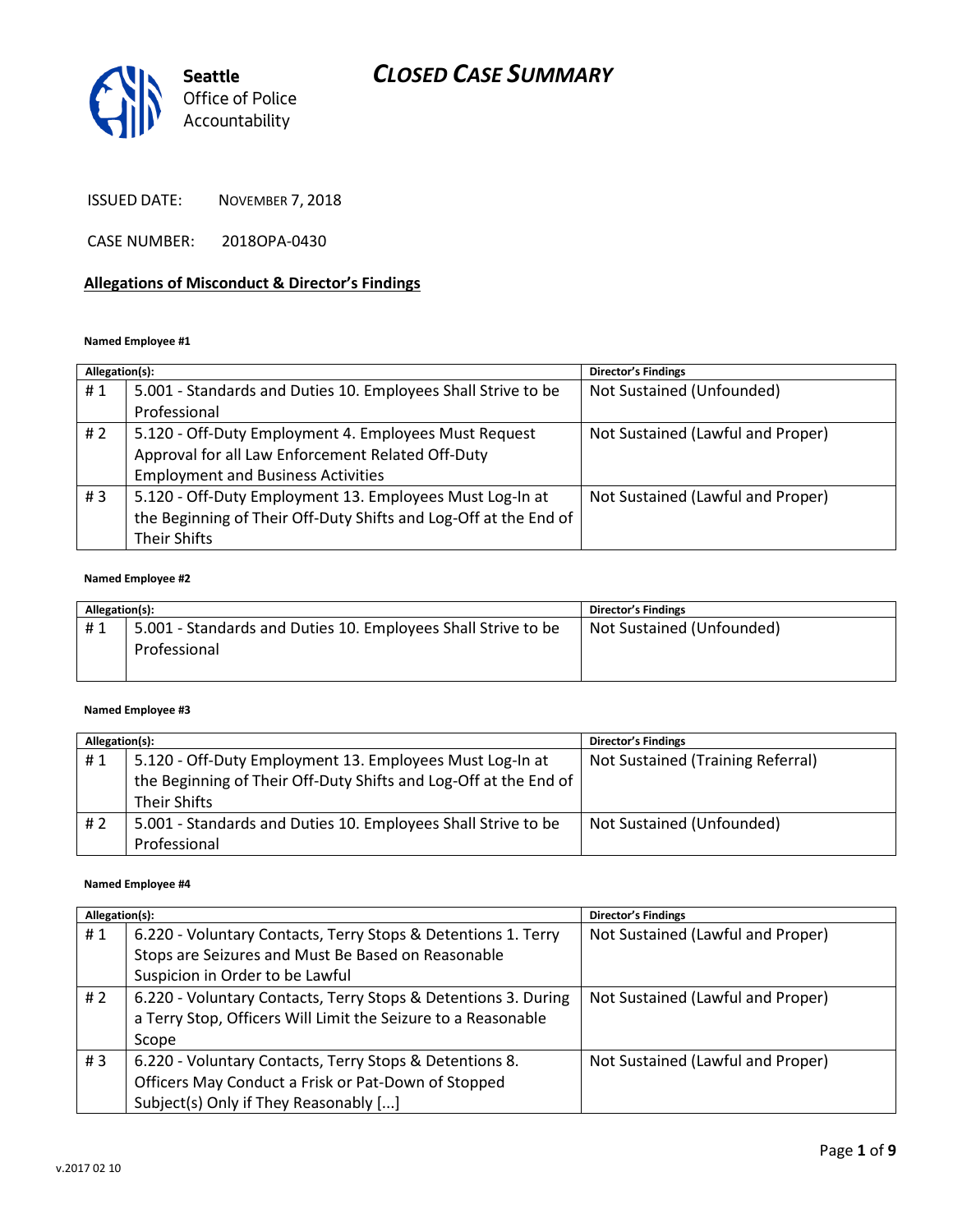

**Seattle** *Office of Police Accountability*

OPA CASE NUMBER: 2018OPA-0430

| #4  | 8.100 - De-Escalation 1. When Safe under the Totality of the<br>Circumstances and Time and Circumstances Permit, Officers<br>Shall Use De-Escalation Tactics in Order to Reduce the Need<br>for Force | Not Sustained (Lawful and Proper) |
|-----|-------------------------------------------------------------------------------------------------------------------------------------------------------------------------------------------------------|-----------------------------------|
| #5  | 5.001 - Standards and Duties 10. Employees Shall Strive to be                                                                                                                                         | Not Sustained (Unfounded)         |
|     | Professional                                                                                                                                                                                          |                                   |
| # 6 | 6.220 - Voluntary Contacts, Terry Stops & Detentions 10.                                                                                                                                              | Not Sustained (Unfounded)         |
|     | <b>Officers Must Document All Terry Stops</b>                                                                                                                                                         |                                   |

## *This Closed Case Summary (CCS) represents the opinion of the OPA Director regarding the misconduct alleged and therefore sections are written in the first person.*

#### **EXECUTIVE SUMMARY:**

The Complainant and the Subject alleged that the Named Employees were unprofessional towards them and that Named Employee #4 unlawfully detained and frisked the Subject. It was also alleged that Named Employee #4 improperly extended the scope of the Terry stop, that he failed to complete a Terry Template, and that he did not deescalate prior to using force. Lastly, it was alleged that Named Employee #1 did not have a valid off-duty work permit and that both Named Employee #1 and Named Employee #3 failed to properly log in and out of their off-duty work.

#### **ANALYSIS AND CONCLUSIONS:**

#### **Named Employee #1 - Allegations #1** *5.001 - Standards and Duties 10. Employees Shall Strive to be Professional*

The Complainant and his wife (who is referred to herein as the "Subject") alleged that all of the Named Employees were unprofessional. Specifically, both stated that they did not like how the officers handled their response to the incident, were upset that the Neptune Theater's bouncers were not arrested for throwing the Subject's phone in the street, were angered by some of the statements made to them by the Named Employees, and believed that it was inappropriate when the Named Employees stated that they were going to de-escalate the situation by leaving the scene.

Named Employee #1 (NE#1) and Named Employee #3 (NE#3) were working off-duty at the Neptune Theater. They observed the Complainant the Subject engaged in a physical and verbal altercation with bouncers employed by the theater. The Subject was recording on her phone and held the phone in the face of both officers and bouncers. At one point, when she was holding the phone in a bouncer's face, the bouncer grabbed her iPhone and threw it into the street. Additional officers, including Named Employee #2 (NE#2), a Sergeant, and Named Employee #4 (NE#4), responded to the scene.

The Named Employees attempted to engage in conversation with the Complainant and the Subject. However, they were both extremely upset, raising their voices, and using curse words towards the officers and the bouncers. Further, from OPA's review of the video, both the Complainant and the Subject appeared to be intoxicated. In addition, the Named Employees unsuccessfully attempted to search for the Subject's phone in the street. When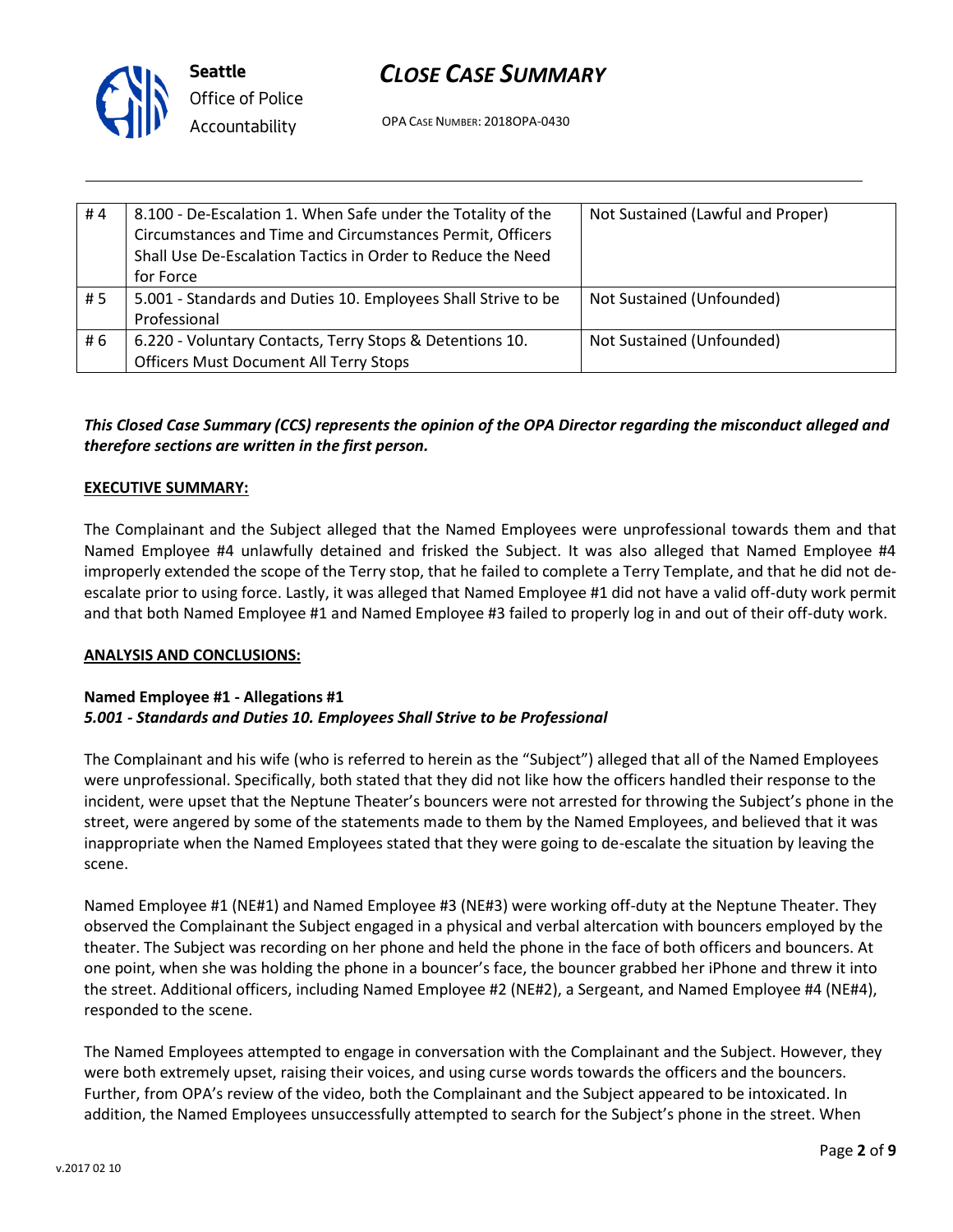

OPA CASE NUMBER: 2018OPA-0430

their interaction with the Complainant and the Subject continued to be unproductive and when the Complainant and the Subject failed to calm down, the Named Employees left the scene as an attempt to de-escalate and as further engagement with the involved parties would likely have been counterproductive.

SPD Policy 5.001-POL-9 requires that SPD employees "strive to be professional at all times." The policy further instructs that "employees may not engage in behavior that undermines public trust in the Department, the officer, or other officers." (SPD Policy 5.001-POL-9.) The policy further states the following: "Any time employees represent the Department or identify themselves as police officers or Department employees, they will not use profanity directed as an insult or any language that is derogatory, contemptuous, or disrespectful toward any person." (*Id*.) Lastly, the policy instructs Department employees to "avoid unnecessary escalation of events even if those events do not end in reportable uses of force." (*Id*.)

NE#1 and NE#3 both stated that they tried to be professional towards the Complainant and Subject, even in light of these individuals' anger and aggression. Both stated that they tried to help the Subject by searching for her phone. NE#2 stated that he attempted to be helpful to the Complainant and the Subject. This included searching for the Subject's lost phone with a number of other officers. At one point, NE#2 made a comment that he was going to deescalate by walking away. NE#2 explained that he was expressing that if he walked away then it would cause the Complainant to de-escalate because there would be no one else for him to yell at. NE#4 told OPA that he tried to treat the Complainant with respect and professionalism. He explained that, while he attempted to calm the situation down, he was unsuccessful in doing so.

From OPA's review of the video, there is no evidence that the Named Employees engaged in behavior that violated the Department's professionalism policy. To the contrary, the officers appeared to comply with Department policy during the incident and clearly attempted to handle a difficult situation to the best of their ability. For these reasons, I recommend that this allegation be Not Sustained – Unfounded as against all of them.

Recommended Finding: **Not Sustained (Unfounded)**

### **Named Employee #1 - Allegation #2** *5.120 - Off-Duty Employment 4. Employees Must Request Approval for all Law Enforcement Related Off-Duty Employment and Business Activities*

SPD Policy 5.120-POL-4 requires any Department employee who works off-duty to have a valid and approved secondary employment permit.

During its intake investigation, OPA contacted SPD HR to determine whether NE#1 had a permit on the date in question. OPA was initially informed that he did not. As such, this allegation was classified against him. After classification, SPD HR informed OPA that NE#1 did, in fact, have a valid and approved permit on file and that the initial information that was provided to OPA was incorrect. NE#1 also brought the permit to his OPA interview.

For the above reasons, I recommend that this allegation be Not Sustained – Lawful and Proper.

### Recommended Finding: **Not Sustained (Lawful and Proper)**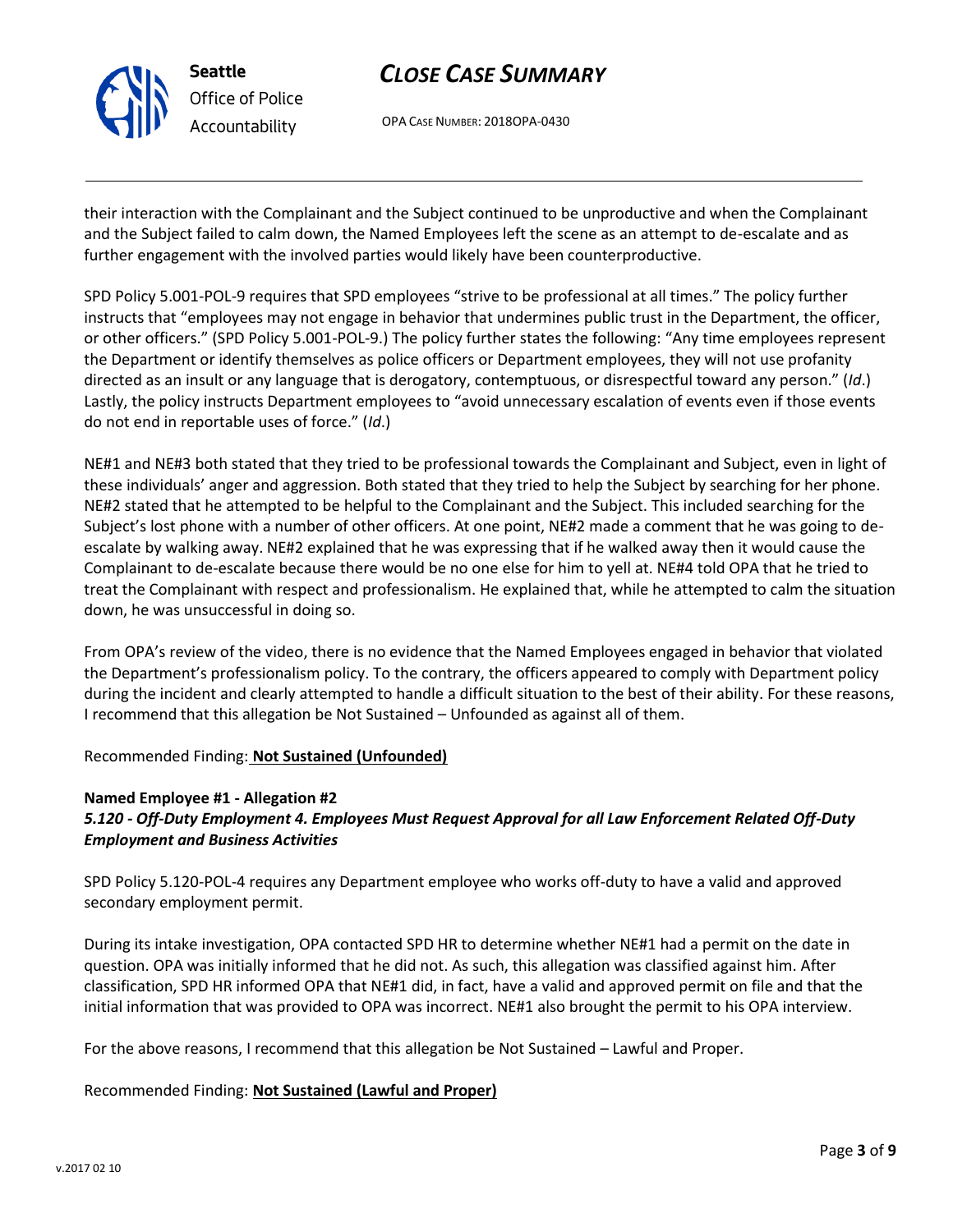

OPA CASE NUMBER: 2018OPA-0430

### **Named Employee #1 - Allegation #3** *5.120 - Off-Duty Employment 13. Employees Must Log-In at the Beginning of Their Off-Duty Shifts and Log-Off at the End of Their Shifts*

SPD Policy 5.120-POL-13 requires Department employees to log-in and out at the beginning and end of off-duty shifts.

OPA's investigation, specifically the review of the CAD Call Report, indicated that NE#1 logged himself in at the beginning of his off-duty shift. It further showed that he was logged off by Dispatch and, directly afterwards, Dispatch logged NE#1 back in to a new disturbance call.

Given the above, I recommend that this allegation be Not Sustained – Lawful and Proper.

Recommended Finding: **Not Sustained (Lawful and Proper)**

#### **Named Employee #2 - Allegations #1** *5.001 - Standards and Duties 10. Employees Shall Strive to be Professional*

For the same reasons as stated above (*see* Named Employee #1, Allegation #1), I recommend that this allegation be Not Sustained – Unfounded.

Recommended Finding: **Not Sustained (Unfounded)**

#### **Named Employee #3 - Allegations #1** *5.120 - Off-Duty Employment 13. Employees Must Log-In at the Beginning of Their Off-Duty Shifts and Log-Off at the End of Their Shifts*

OPA's review of the CAD Call Log indicated that NE#3 appeared to have failed to log in to his off-duty assignment. At his OPA interview, NE#3 confirmed that he did not do so and told OPA that it was a mistake.

In OPA's opinion, and when reviewing SPD Policy 5.002-POL-5, the failure to log in and out of off-duty work is minor misconduct. It is OPA's hope that, in the near future, such minor misconduct will be identified and addressed by the chain of command rather than OPA.

With regard to this allegation, OPA appreciates NE#3's acknowledgment that he made a mistake. OPA further believes that this mistake is better addressed through retraining and counseling rather than a Sustained finding. NE#3 should be on notice, however, that a future violation of this policy, even if based on a mistake, will result in a recommend Sustained finding.

• **Training Referral**: NE#3 should be reminded of the requirements under SPD Policy 5.120-POL-13 and, specifically, his responsibility to log in and out of off-duty work. NE#3 should be counseled concerning his failure to do so here and should be instructed to more closely comply with this policy moving forward. This retraining and associated counseling should be documented and this documentation should be maintained in an appropriate database.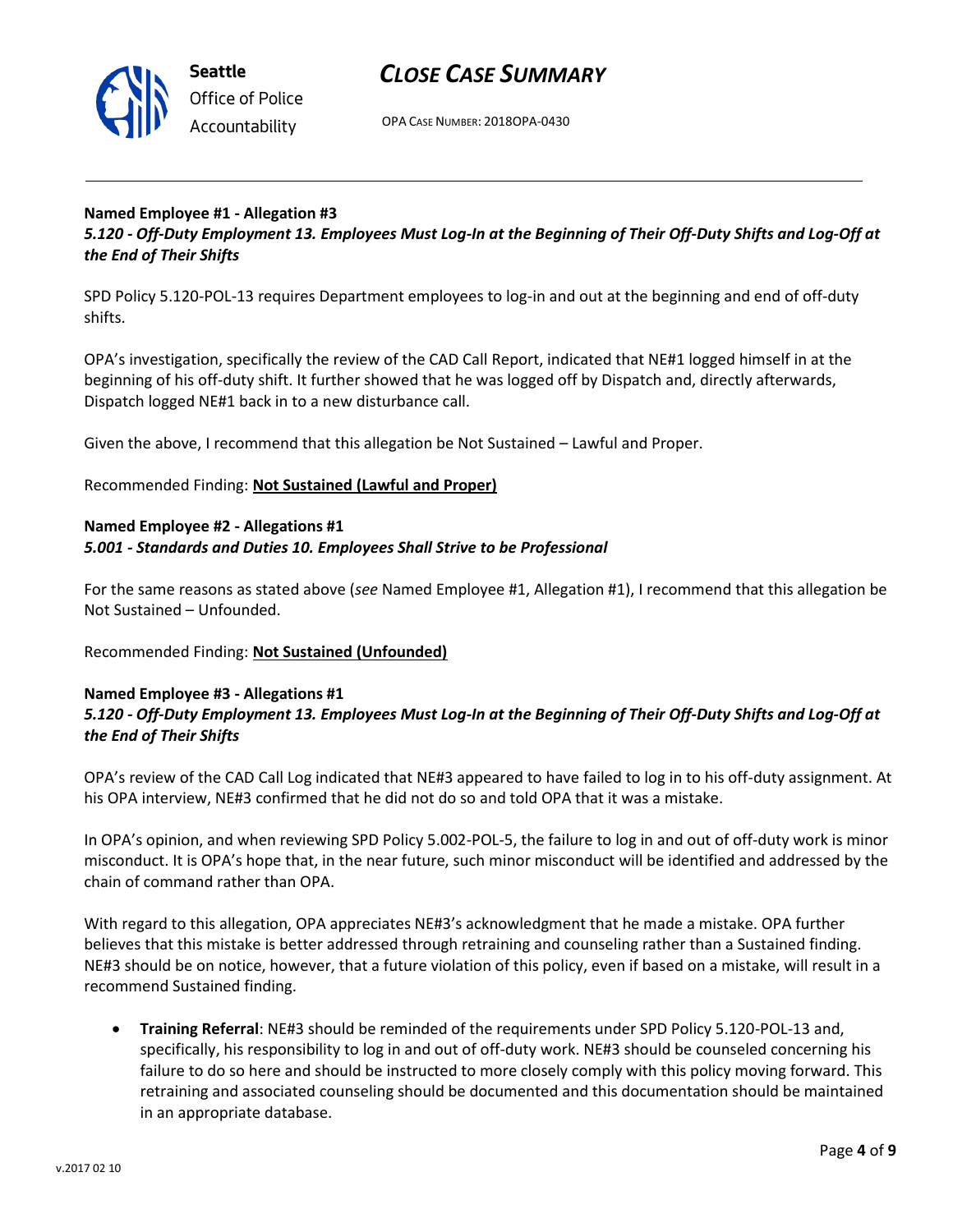

OPA CASE NUMBER: 2018OPA-0430

Recommended Finding: **Not Sustained (Training Referral)**

### **Named Employee #3 - Allegation #2** *5.001 - Standards and Duties 10. Employees Shall Strive to be Professional*

For the same reasons as stated above (*see* Named Employee #1, Allegation #1), I recommend that this allegation be Not Sustained – Unfounded.

Recommended Finding**: Not Sustained (Unfounded)**

#### **Named Employee #4 - Allegations #1** *6.220 - Voluntary Contacts, Terry Stops & Detentions 1. Terry Stops are Seizures and Must Be Based on Reasonable Suspicion in Order to be Lawful*

The Complainant alleged that his and the Subject's detentions were not supported by reasonable suspicion.

SPD Policy 6.220-POL-1 governs Terry stops and stands for the proposition that Terry stops are seizures of an individual and, as such, must be based on reasonable suspicion in order to be lawful. SPD Policy defines a Terry stop as: "A brief, minimally invasive seizure of a suspect based upon articulable reasonable suspicion in order to investigate possible criminal activity." (SPD Policy 6.220-POL-2(b).) SPD Policy further defines reasonable suspicion as: "Specific, objective, articulable facts, which, taken together with rational inferences, would create a wellfounded suspicion that there is a substantial possibility that a subject has engaged, is engaging or is about to engage in criminal conduct." (*Id*.) Whether a Terry stop is reasonable is determined by looking at "the totality of the circumstances, the officer's training and experience, and what the officer knew before the stop." (*Id*.) While "[i]nformation learned during the stop can lead to additional reasonable suspicion or probable cause that a crime has occurred, it "cannot provide the justification for the original stop." (*Id*.)

The evidence indicated that officers working off-duty at the Neptune Theater on-viewed a verbal and physical altercation between the Complainant, Subject, and bouncers. At that point, the officers believed that they had reasonable suspicion to detain the Complainant and Subject to investigate their involvement in the altercation.

Notably, as discussed above, reasonable suspicion is a lower standard than probable cause. It requires only sufficient facts to form "well-founded suspicion" of a "substantial possibility" that individuals have engaged or are in the process of engaging in criminal acts. Based on my review of the record, including the Department video and documentation of this incident, I find that this standard was met here.

As such, I recommend that this allegation be Not Sustained – Lawful and Proper.

Recommended Finding**: Not Sustained (Lawful and Proper)**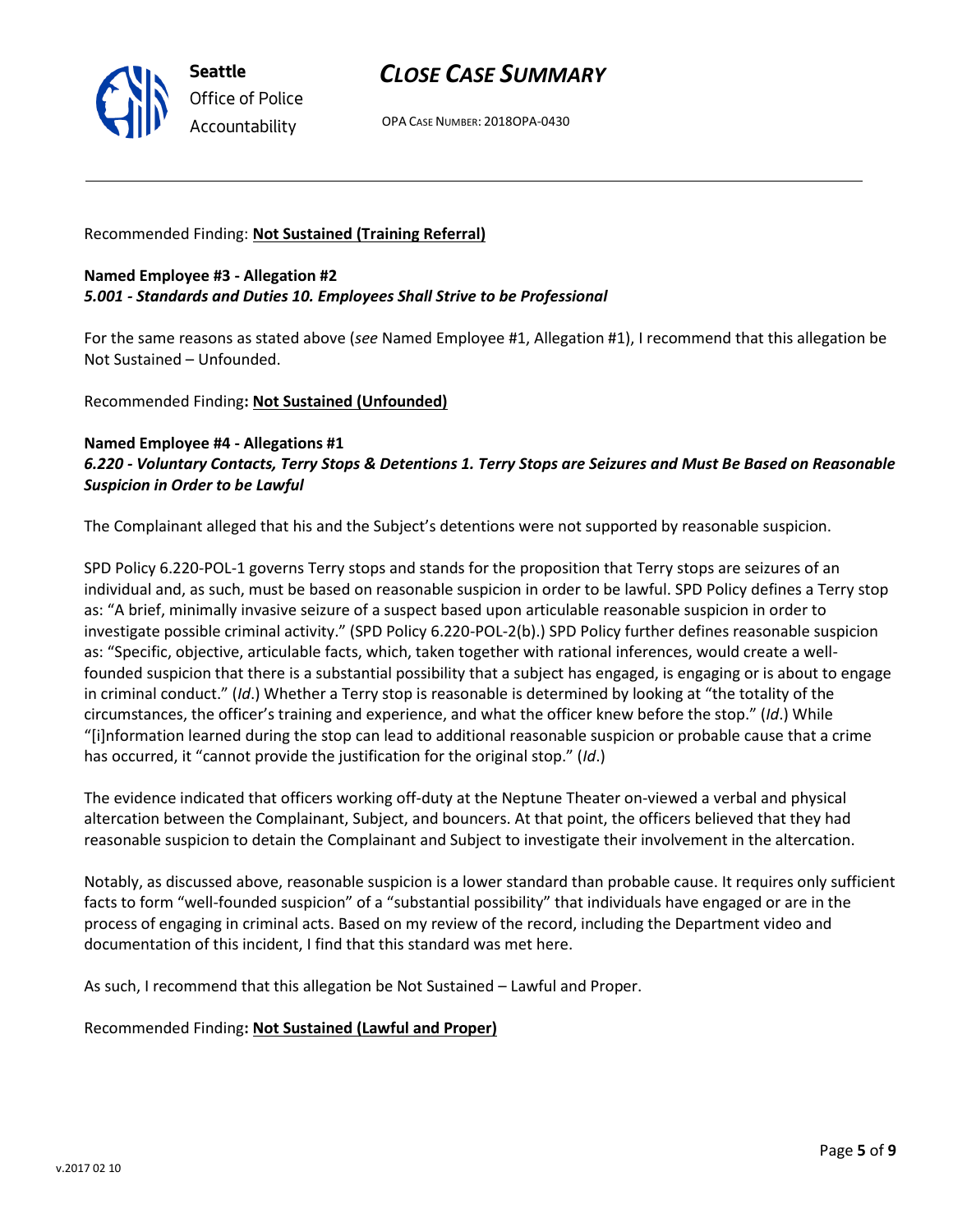

OPA CASE NUMBER: 2018OPA-0430

## **Named Employee #4 - Allegation #2**

*6.220 - Voluntary Contacts, Terry Stops & Detentions 3. During a Terry Stop, Officers Will Limit the Seizure to a Reasonable Scope*

SPD Policy 6.220-POL-3 requires that officers limit a seizure to a reasonable scope. The policy further states that: "Actions that would indicate to a reasonable person that they are being arrested or indefinitely detained may convert a Terry stop into an arrest requiring probable cause or an arrest warrant." (SPD Policy 6.200-POL-3.)

This allegation was classified for investigation based on NE#4's decision to require the Subject to sit on the sidewalk curb during the detention, to handcuff her, and to frisk her.

NE#4 explained that he took the above steps for a number of reasons. First, he contended that, as he had reasonable suspicion to believe that the Subject had been involved in an assault, he was concerned that she could engage in further violence. Second, NE#4 stated that, based on his training and experience, he believed that the Subject was intoxicated. This caused him additional concern that she could engage in violence or otherwise escalate the situation with unpredictable behavior. Third, he explained that the Subject was angry, aggressive, and was largely non-compliant with the officers' directions. This was corroborated by the Department video of this incident. Fourth, he believed that handcuffing her would ensure that he would not be later required to use force if the decision was made after the preliminary investigation to place the Subject under arrest.

Based on the above, I find that the detention of the Subject did not exceed a reasonable scope. I find NE#4's reasoning for his actions to be legitimate and supported by the record. For these reasons, I recommend that this allegation be Not Sustained – Lawful and Proper.

Recommended Finding: **Not Sustained (Lawful and Proper)**

### **Named Employee #4 - Allegation #3** *6.220 - Voluntary Contacts, Terry Stops & Detentions 8. Officers May Conduct a Frisk or Pat-Down of Stopped Subject(s) Only if They Reasonably [...]*

SPD Policy 6.220-POL-8 states that: "Officers may conduct a frisk or a pat-down of a stopped subject only if they reasonably suspect that the subject may be armed and presently dangerous." The policy explains that: "The decision to conduct a frisk or pat-down is based upon the totality of the circumstances and the reasonable conclusions drawn from the officer's training and experience." (SPD Policy 6.220-POL-8.) The policy provides a non-exclusive list of factors supporting such a search. (*Id*.)

In providing the justification for his frisk of the Subject, NE#4 stated that he believed that she could be armed because he saw an item that he thought was potentially a weapon in her pocket. This item was later identified to be one of the officers' flashlights, which had apparently been dropped when the officers were searching for the Subject's cell phone in the street. Moreover, NE#4 asserted that, based on the Subject's aggressive and angry demeanor, her verbal statements, her physical conduct, and her intoxication level, he believed that she was possibly presently dangerous. NE#1 further based this on his law enforcement training and experience.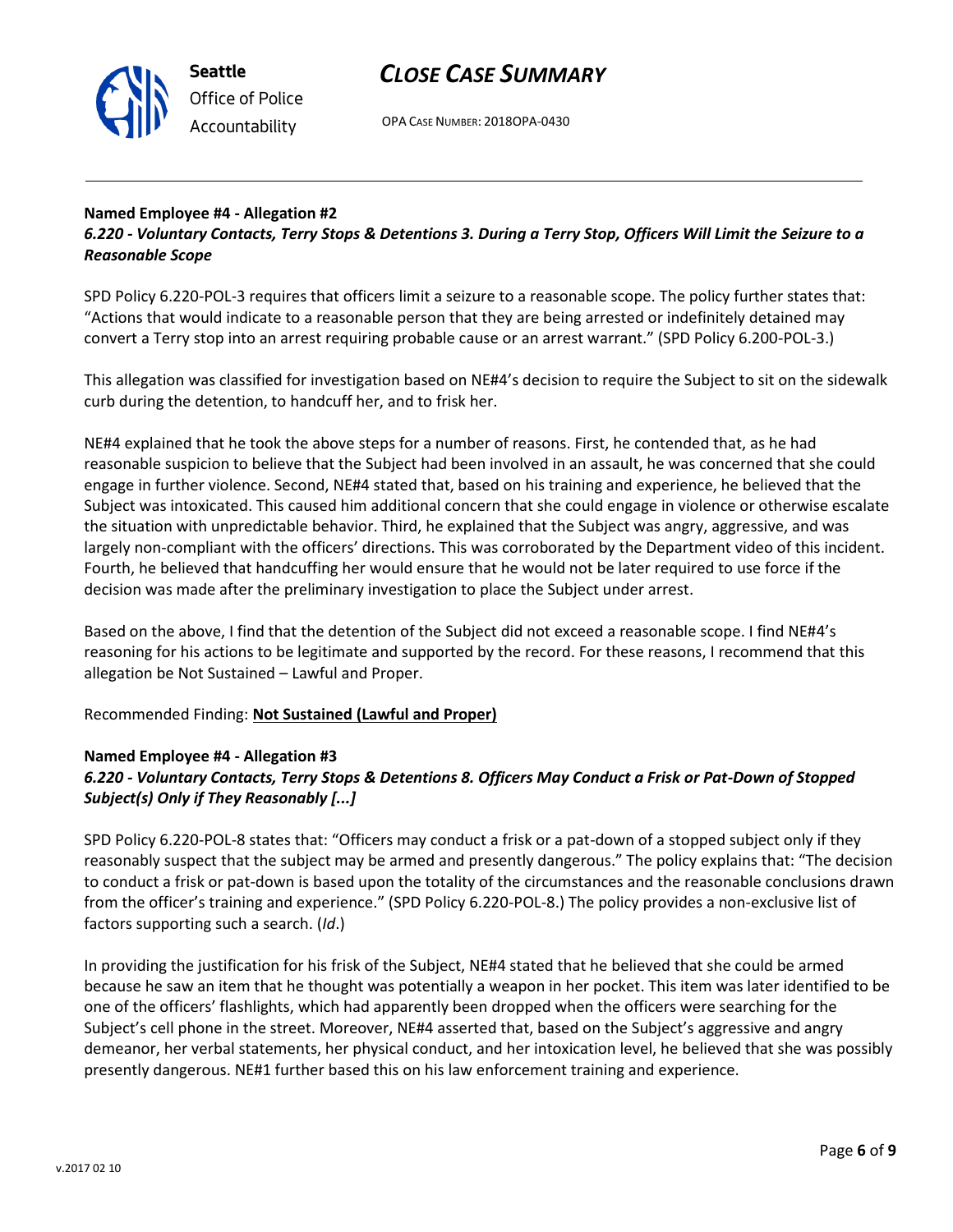

OPA CASE NUMBER: 2018OPA-0430

My review of the record, again including the Department video and NE#4s OPA interview, yields the conclusion that NE#4's decision-making in this regard was reasonable. I agree that he had a legitimate basis to believe that the Subject was potentially dangerous and armed. For these reasons, I recommend that this allegation be Not Sustained – Lawful and Proper.

### Recommended Finding: **Not Sustained (Lawful and Proper)**

### **Named Employee #4 - Allegations #4**

## *8.100 - De-Escalation 1. When Safe under the Totality of the Circumstances and Time and Circumstances Permit, Officers Shall Use De-Escalation Tactics in Order to Reduce the Need for Force*

"De-escalation tactics and techniques are actions used by officers, when safe and without compromising law enforcement priorities, that seek to minimize the likelihood of the need to use force during an incident and increase the likelihood of voluntary compliance." (SPD Policy 8.100-POL-1.)

The policy further instructs that: "When safe and feasible under the totality of circumstances, officers shall attempt to slow down or stabilize the situation so that more time, options and resources are available for incident resolution." (*Id*.) Officers are also required, "when time and circumstances permit," to "consider whether a subject's lack of compliance is a deliberate attempt to resist or an inability to comply based on factors" such as "mental impairment…drug interaction…[and/or] behavioral crisis." (*Id*.) These mental and behavioral factors should be balanced by the officer against the facts of the incident "when deciding which tactical options are the most appropriate to bring the situation to a safe resolution." (*Id*.)

The policy gives several examples of de-escalation, which include: mitigating the immediacy of the threat to give officers time to use extra resources and to call more officers or specialty units; and increasing the number of officers on scene to thus increase the ability to use less force. (*Id*.) Other examples of de-escalation include, but are not limited to:

- Placing barriers between an uncooperative subject and officers;
- Containing the threat;
- Decreasing exposure to the potential threat by using distance, cover and concealment;
- Avoidance of physical confrontation unless immediately necessary to protect someone or stop dangerous behavior;
- Using verbal techniques, such as "Listen and Explain with Equity and Dignity" (LEED) to calm an agitated subject and promote rational decision making;
- Calling extra resources, including CIT officers and officers equipped with less-lethal tools; and
- Using "any other tactics and approaches that attempt to achieve law enforcement objectives by gaining the compliance of the subject.

(*Id*.) De-escalation is inarguably a crucial component of the Department's obligations under the Consent Decree; however, it is not purposed to act as an absolute bar to enforcing the law when necessary. That being said, where officers fail to fully de-escalate and instead act in a manner that increases the need for force and the level of force used, such conduct is inconsistent with the Department's policy and expectations.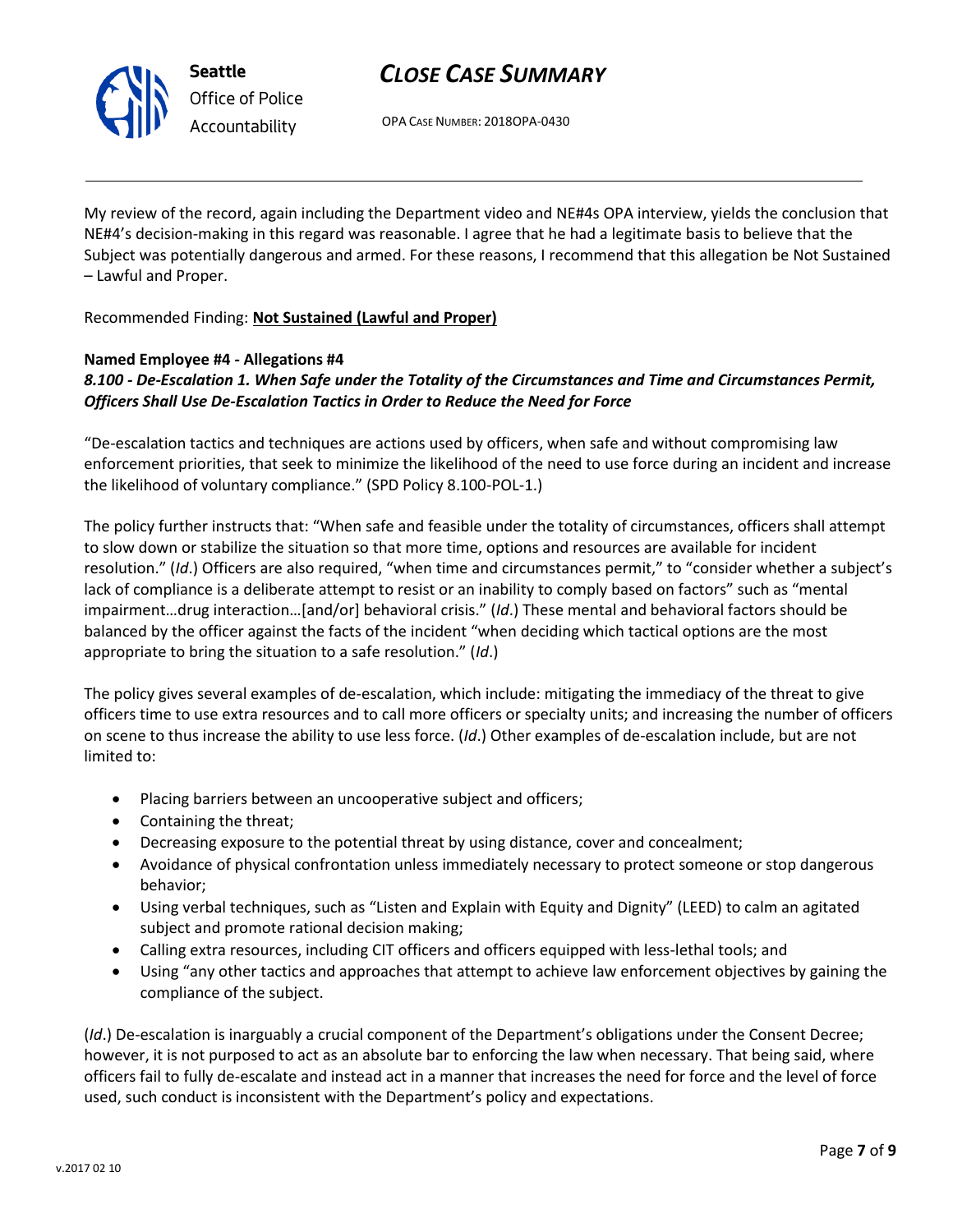

OPA CASE NUMBER: 2018OPA-0430

This allegation was classified against NE#4 as he did not engage in de-escalation with the Subject prior to using force in the form of an escort hold. NE#4 explained that, at that time, he had already observed the Subject engage in aggressive physical behavior. For this reason, he did not believe that de-escalation was safe or feasible at that time. He noted that, as soon as he had the Subject under control, he did engage in de-escalation, including trying to slow the interaction down, using a calm voice, and trying to engage in LEED. Based on OPA's review of the video, NE#4's efforts were largely unsuccessful; however, this was more a result of the Subject's heightened emotional state and present condition rather than any shortcomings on the part of NE#4.

Ultimately, I agree with NE#4 that, at the time he used minimal force to control the Subject's person and to detain her, de-escalation was not safe or feasible. As such, I find that his actions in this regard were consistent with policy and, accordingly, I recommend that this allegation be Not Sustained – Lawful and Proper.

#### Recommended Finding: **Not Sustained (Lawful and Proper)**

### **Named Employee #4 - Allegation #5** *5.001 - Standards and Duties 10. Employees Shall Strive to be Professional*

For the same reasons as stated above (*see* Named Employee #1, Allegation #1), I recommend that this allegation be Not Sustained – Unfounded.

#### Recommended Finding: **Not Sustained (Unfounded)**

#### **Named Employee #4 - Allegation #6** *6.220 - Voluntary Contacts, Terry Stops & Detentions 10. Officers Must Document All Terry Stops*

SPD Policy 6.220-POL-10 requires that Terry stops be documented in a Terry Template.

Based on OPA's intake investigation, it appeared that NE#4 made the decision to detain the Subject. However, NE#4 did not document the Terry stop in a Terry Template. In explaining why he did not do so, NE#4 stated that NE#1 was the primary officer during this incident and, as such, NE#1, not NE#4, was responsible for completing a Terry Template. NE#4 is correct in this regard and, for these reasons, I recommend that this allegation be Not Sustained – Unfounded as against NE#4.

With regard NE#1's documentation or lack thereof, NE#1 told OPA that he did not complete a Terry Template because he had probable cause to believe that the Complainant and Subject had been involved in an assault based on his firsthand observations. NE#1 instead completed a General Offense Report.

While, under the circumstances of this case, completing a General Offense Report was permissible, NE#1 failed to set forth sufficient detail concerning the Terry stop. For example, while NE#1 wrote that the Subject was detained, he did not explicitly explain why the detention was effectuated. He further did not provide any information concerning why the Subject was handcuffed and frisked, both of which must be independently justified to be permissible under SPD policy.